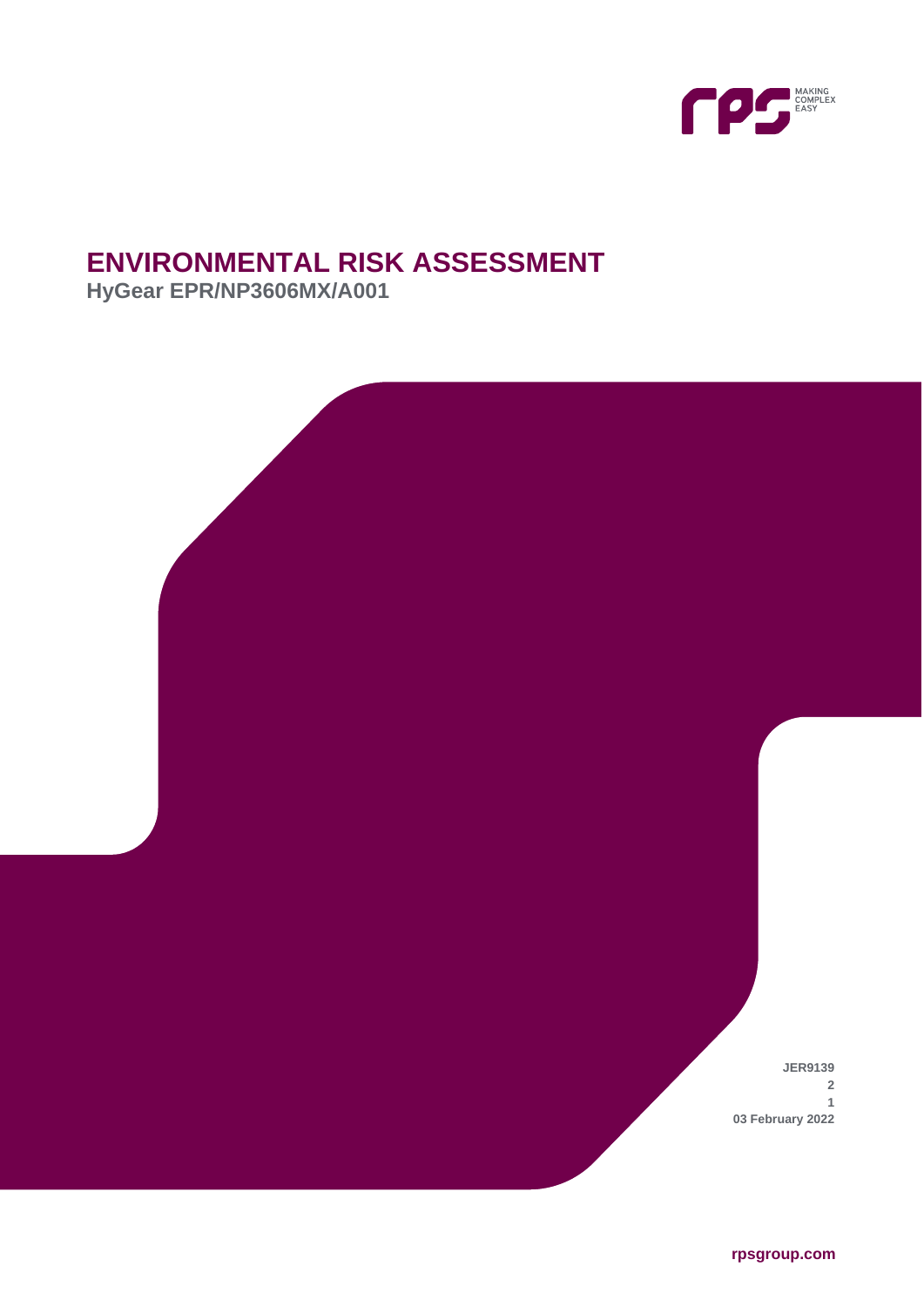| Document status |                 |                    |                    |                    |                    |  |  |  |
|-----------------|-----------------|--------------------|--------------------|--------------------|--------------------|--|--|--|
| <b>Version</b>  | <b>Revision</b> | <b>Authored by</b> | <b>Reviewed by</b> | <b>Approved by</b> | <b>Review date</b> |  |  |  |
|                 | 0               | Lauren Hall-Walsh  | N/A                | N/A                | 27 January 2022    |  |  |  |
|                 |                 | Lauren Hall-Walsh  | Jennifer Stringer  | N/A                | 27 January 2022    |  |  |  |
| $\mathcal{P}$   |                 | Lauren Hall-Walsh  | Eric Timmer        | Jennifer Stringer  | 03 February 2022   |  |  |  |

#### **Approval for issue**

Jennifer Stringer Technical Director 3 February 2022

### **File Name**

#### 220203 R JER9139 LHW ERA V2 Rev1

The report has been prepared for the exclusive use and benefit of our client and solely for the purpose for which it is provided. Unless otherwise agreed in writing by RPS Group Plc, any of its subsidiaries, or a related entity (collectively 'RPS') no part of this report should be reproduced, distributed or communicated to any third party. RPS does not accept any liability if this report is used for an alternative purpose from which it is intended, nor to any third party in respect of this report. The report does not account for any changes relating to the subject matter of the report, or any legislative or regulatory changes that have occurred since the report was produced and that may affect the report.

The report has been prepared using the information provided to RPS by its client, or others on behalf of its client. To the fullest extent permitted by law, RPS shall not be liable for any loss or damage suffered by the client arising from fraud, misrepresentation, withholding of information material relevant to the report or required by RPS, or other default relating to such information, whether on the client's part or that of the other information sources, unless such fraud, misrepresentation, withholding or such other default is evident to RPS without further enquiry. It is expressly stated that no independent verification of any documents or information supplied by the client or others on behalf of the client has been made. The report shall be used for general information only.

| <b>Prepared by:</b> |  |
|---------------------|--|
|                     |  |

Lauren Hall-Walsh Senior Environmental Consultant

260 Park Avenue Almondsbury Bristol BS32 4SY

T +44 1454 853 000

E lauren.hall-walsh@rpsgroup.com

**Prepared for:** 

**RPS Hygear**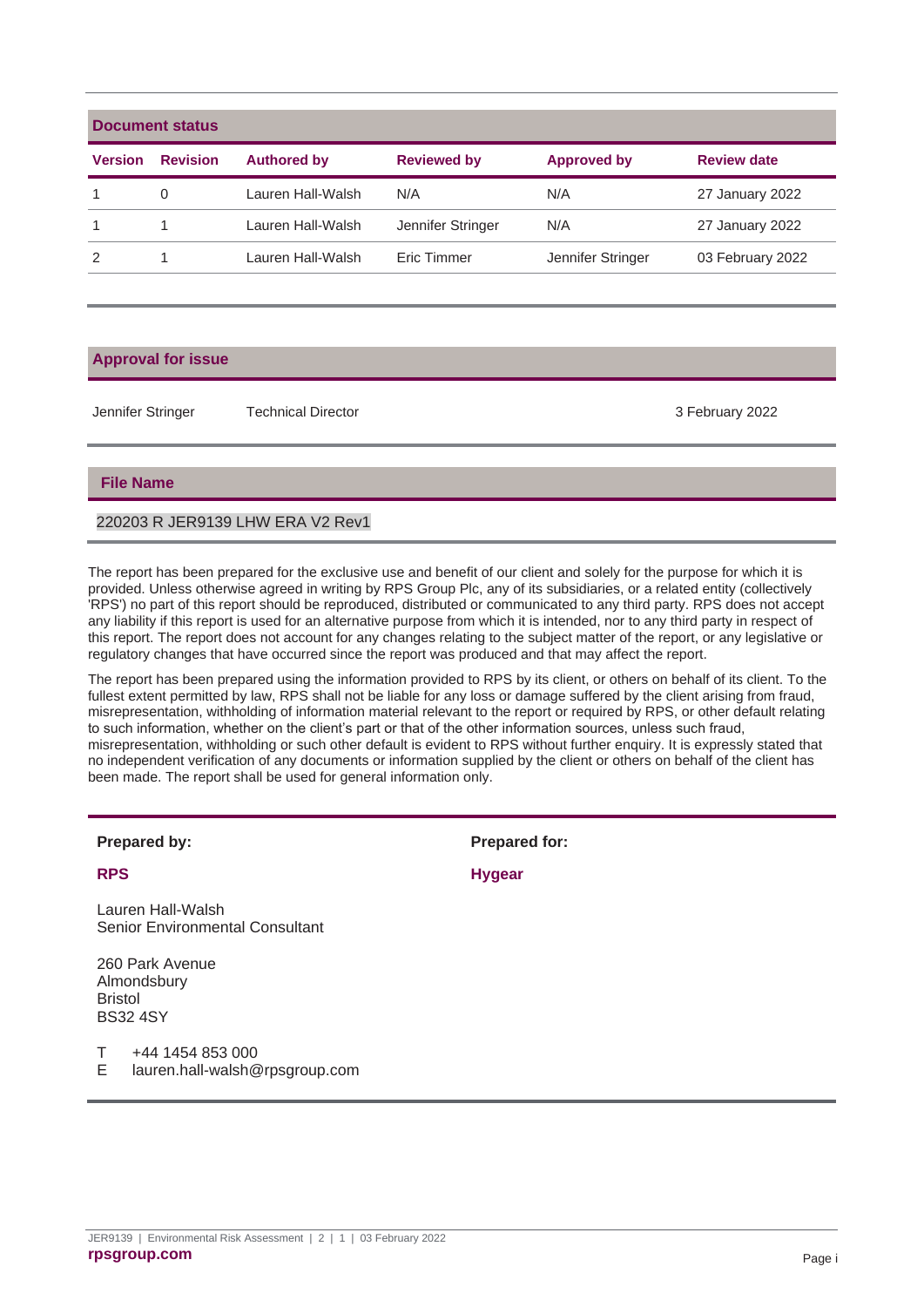## **Contents**

| $1 \quad \blacksquare$ |  |  |  |  |  |  |
|------------------------|--|--|--|--|--|--|
| $\overline{2}$         |  |  |  |  |  |  |
| $\overline{3}$         |  |  |  |  |  |  |
| $\boldsymbol{4}$       |  |  |  |  |  |  |
|                        |  |  |  |  |  |  |
|                        |  |  |  |  |  |  |
|                        |  |  |  |  |  |  |
| 5                      |  |  |  |  |  |  |
|                        |  |  |  |  |  |  |

### **Tables**

### **Drawings**

**Drawing 1** Proposed Site Layout Drawing

### **Appendices**

Appendix A H1 Assessment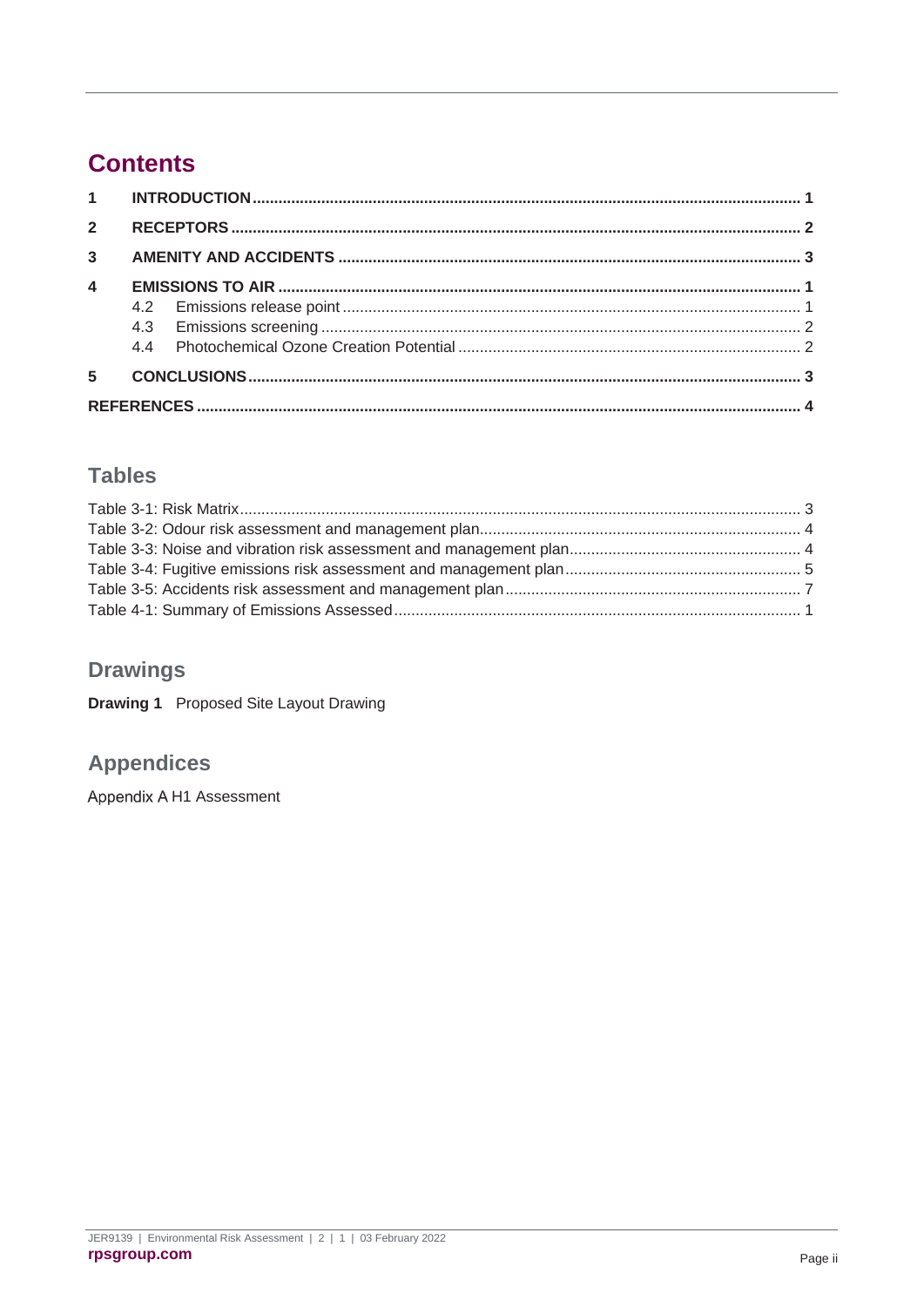# <span id="page-3-0"></span>**1 INTRODUCTION**

- 1.1.1 This Environmental Risk Assessment (ERA) has been carried out in support of an application for an environmental permit for the Hydrogen Generation System (HGS) at Saint-Gobain Glass United Kingdom Ltd's (referred to herein as Saint-Gobain) glass production facility at Weeland Rd, Goole, DN14 0FD.
- 1.1.2 This ERA includes an assessment of risks to the environment and human health due to the proposed operation of the HGS. The Environment Agency's Risk Assessments for your environmental permit covers a range of environmental risks. Those aspects relevant to the operation of the HGS are covered in the following sections.
- 1.1.3 Section 3 provides the environmental risk assessment of 'Amenity and Accident' hazards associated with the operation of the HGS. This document provides the relevant risk assessments covering these aspects. The assessment of point source 'Emissions to Air' (Section 4) is supported by the H1 assessment software tool, which can be found in the Appendix A to this Environmental Risk Assessment.
- 1.1.4 This document provides the relevant risk assessments covering the above aspects.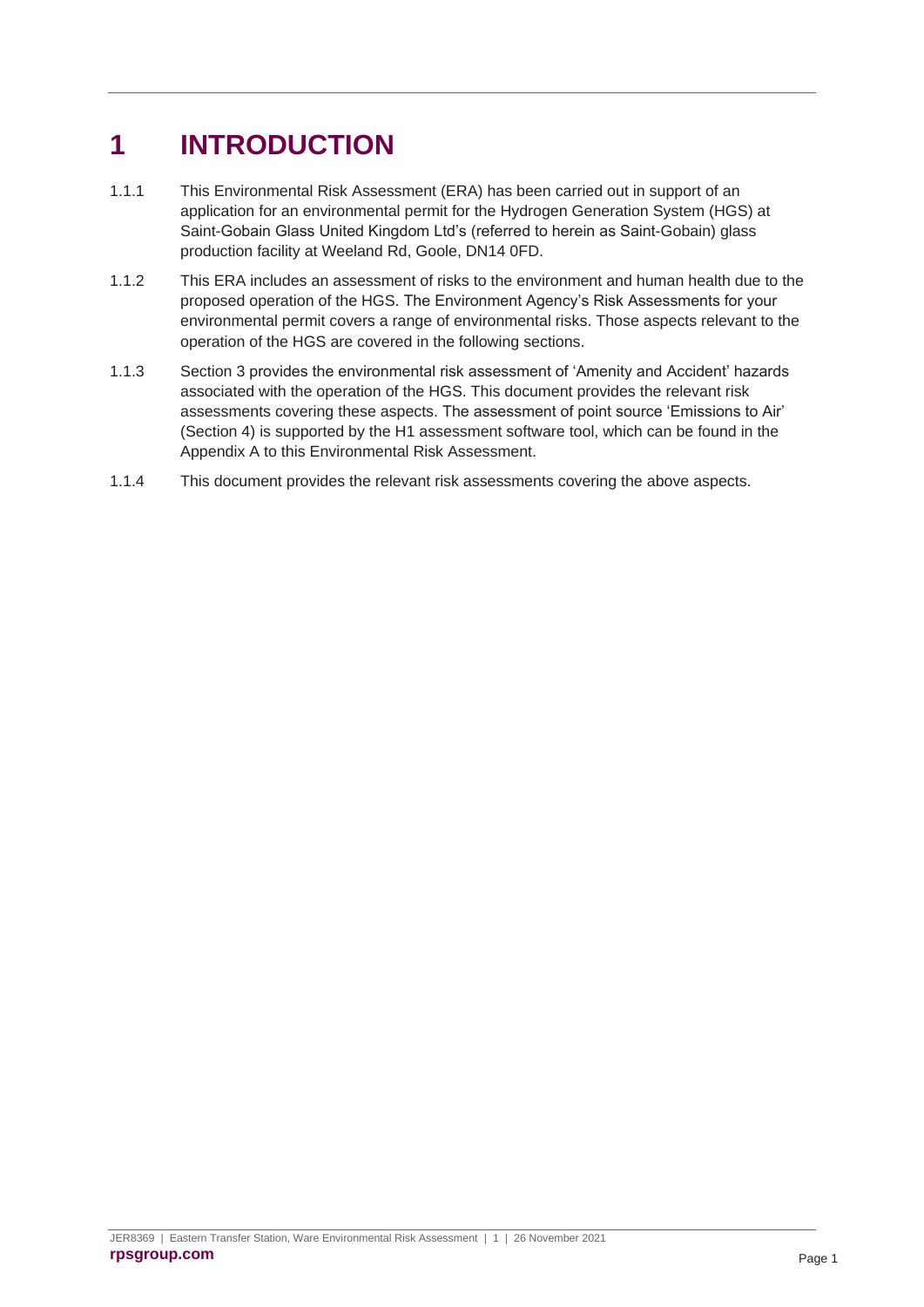# <span id="page-4-0"></span>**2 RECEPTORS**

- 2.1.1 The site is located within the existing Saint-Gobain glass production facility, located to the east of Eggborough, Yorkshire. The proposed development site on which the HGS will be constructed is currently used as the external hydrogen storage area. The national grid reference is SE 57013 23816.
- 2.1.2 A site location plan showing the proposed permit boundary is provided as Drawing 1. The permitted area of the site, is approximately 0.15 ha.
- 2.1.3 The land surrounding the site consists of largely arable farmland. There are some industrial units to the west and east of the Saint-Gobain Glass Factory. Immediately to the east of the site sites the Celotex Factory.
- 2.1.4 There is a disused railway line to the west of the site. This railway line was used for deliveries to the above-mentioned power station. The A19 road is to the west of the site.
- 2.1.5 The closest residential properties are located approximately 300 m to the Southwest of the site, on Tranmore Lane.
- 2.1.6 There are no sensitive ecological receptors within 1 km of the site. The closest sensitive ecological receptor is Forlorn Hope Meadow Site of Special Scientific Interest approximately 7 km to the south west of the site.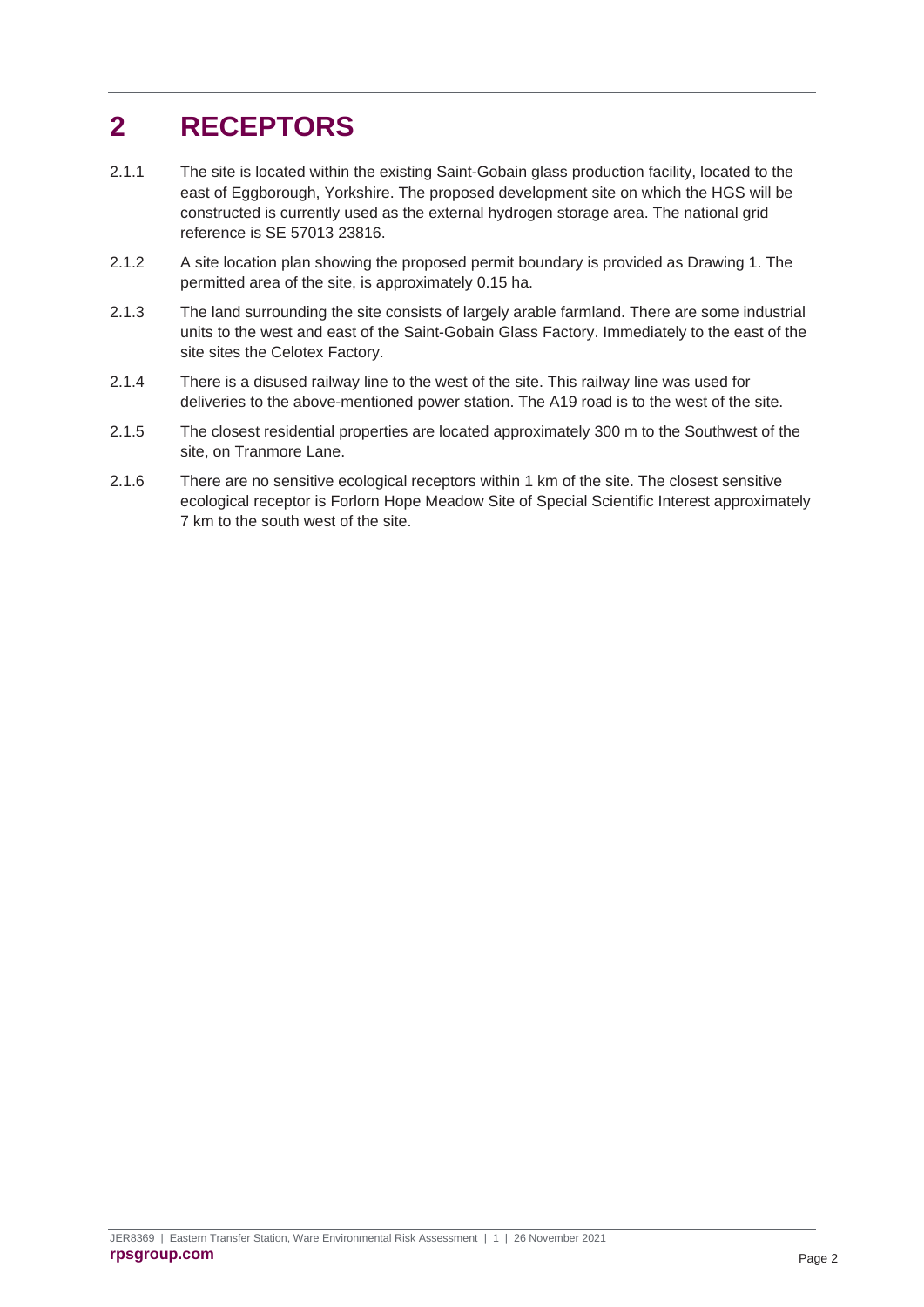# <span id="page-5-0"></span>**3 AMENITY AND ACCIDENTS**

- 3.1.1 This section provides an assessment of risks to environmental amenity and from accidents that could arise from operation of the HGS. The assessment has been completed in accordance with the *EA's Risk Assessments for your environmental permit<sup>1</sup> .*
- 3.1.2 The scope of the assessment has covered the following aspects:
	- odour;
	- noise and vibration;
	- fugitive emissions; and
	- accidents.
- 3.1.3 For each of the above, the approach to the assessment has followed the following four stage process:
	- 1. identify the hazards;
	- 2. assess the risks (assuming that any control measures proposed are in place);
	- 3. choose appropriate further measures to control these risks (if required); and
	- 4. present the assessment of overall risk.
- 3.1.4 Results of the assessment are provided in the following tables.

[Table 3-2: Odour risk assessment and management plan](#page-6-0)

[Table 3-3: Noise and vibration risk assessment and management plan](#page-6-1)

[Table 3-4: Fugitive emissions risk assessment and management plan](#page-7-0)

[Table 3-5: Accidents risk assessment and management plan](#page-9-0)

- 3.1.5 The risk assessment methodology has used a scoring mechanism whereby scores are assigned to:
	- the likelihood of the hazard occurring; and
	- the consequence of the hazard to the environment or human health.
- 3.1.6 Scores are assigned as very low, low, medium or high.
- 3.1.7 The risk assessment has been completed by scoring the hazard areas outlined above using a risk matrix as shown in [Table 3-1](#page-5-1) below.
- 3.1.8 In completing the assessment, prevention and control measures proposed by the operator are assumed to be in place. Where relevant, details of these measures are identified within the assessment.

#### <span id="page-5-1"></span>**Table 3-1: Risk Matrix**

| <b>Consequence</b> |               |                 |                 |                 |
|--------------------|---------------|-----------------|-----------------|-----------------|
|                    | <b>High</b>   | <b>Medium</b>   | Low             | <b>Very Low</b> |
| <b>High</b>        | High:         | <b>Medium</b>   | Low             | Low             |
| <b>Medium</b>      | <b>Medium</b> | <b>Medium</b>   | Low             | <b>Very Low</b> |
| Low                | Low           | Low             | Low             | <b>Very Low</b> |
| <b>Very Low</b>    | Low           | <b>Very Low</b> | <b>Very Low</b> | <b>Very Low</b> |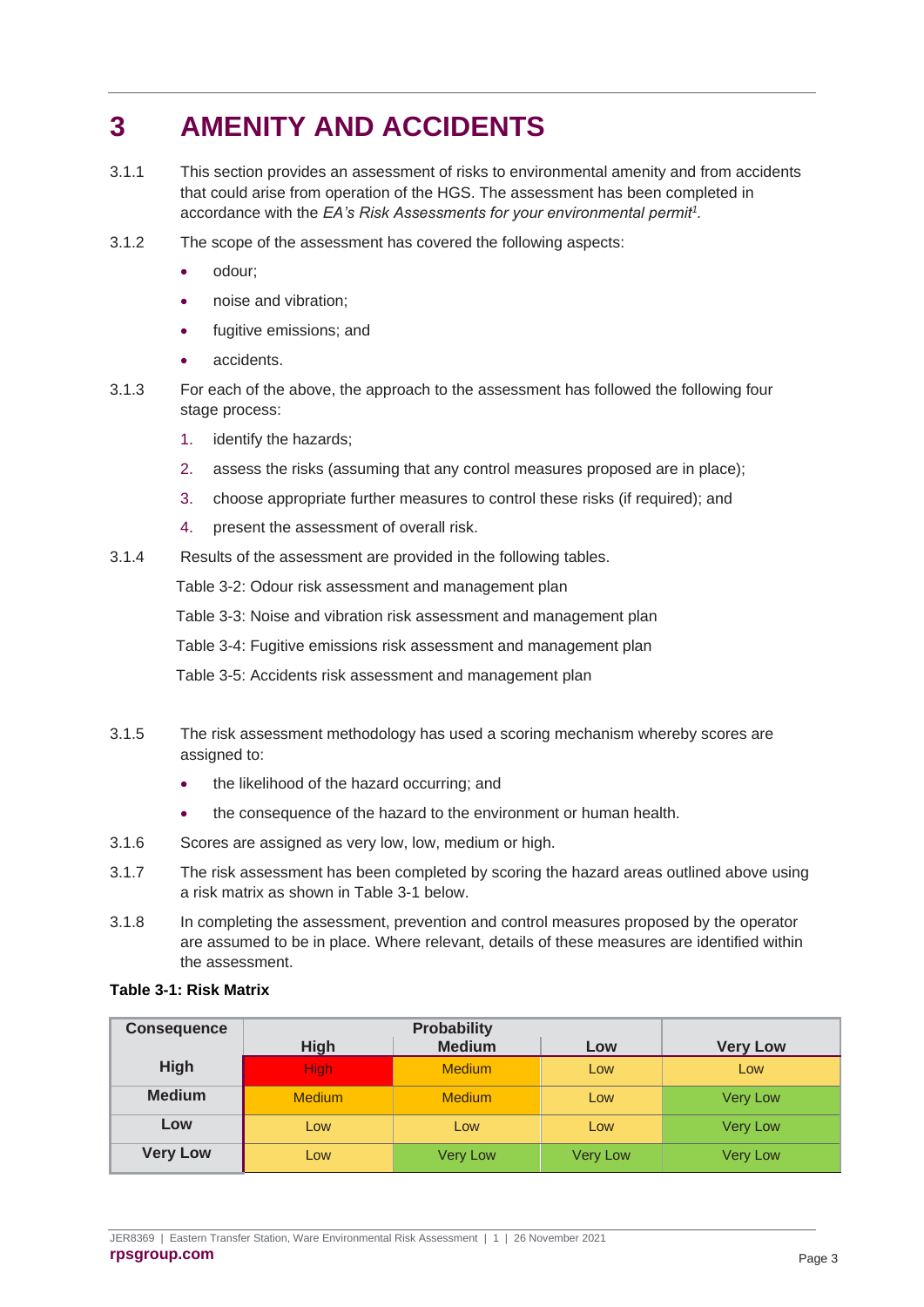#### **Table 3-2: Odour risk assessment and management plan**

| <b>Hazard</b>                                | <b>Receptor</b>                                                                       | <b>Pathway</b>                                | <b>Risk Management</b>                                                                                                                                                                                                                      | <b>Probability</b><br>of exposure | <b>Consequence</b>                             | What is the overall<br>risk?                                                              |
|----------------------------------------------|---------------------------------------------------------------------------------------|-----------------------------------------------|---------------------------------------------------------------------------------------------------------------------------------------------------------------------------------------------------------------------------------------------|-----------------------------------|------------------------------------------------|-------------------------------------------------------------------------------------------|
| What has the potential<br>to cause harm?     | What is at risk?<br>What do I wish<br>to protect?                                     | How can the<br>hazard get to the<br>receptor? | What measures will you take to reduce<br>the risk? If it occurs, who is responsible<br>for what?                                                                                                                                            | How likely is<br>this contact?    | What is the harm that<br>can be caused?        | What is the risk that<br>still remains? The<br>balance of probability<br>and consequence. |
| Odour emissions from<br>operation of the HGS | Local residents<br>(nearest receptor<br>approx. 300 m<br>from the permit<br>boundary) | Air                                           | Natural gas is the only potentially odour<br>source at the facility. It is handled within a<br>fully contained system up to the point of use.<br>Should leaks occur, for safety reasons, the<br>system would be isolated, and repairs made. | Low                               | Very Low - Minor odour<br>annoyance (at worst) | Very Low                                                                                  |
|                                              | Saint-Gobain site<br>adjacent to site<br>boundary.                                    |                                               | In the event of a complaint, the complaints<br>procedure is followed to record and act on<br>the complaint and instigate appropriate<br>action.                                                                                             |                                   |                                                |                                                                                           |

#### **Table 3-3: Noise and vibration risk assessment and management plan**

<span id="page-6-1"></span><span id="page-6-0"></span>

| <b>Hazard</b>                                                                                            | <b>Receptor</b>                                                                                                                              | <b>Pathway</b>                                   | <b>Risk Management</b>                                                                                                                                                                                                                                                                                                                                                                                                                                            | <b>Probability</b><br>of exposure | <b>Consequence</b>                      | What is the overall<br>risk?                                                              |
|----------------------------------------------------------------------------------------------------------|----------------------------------------------------------------------------------------------------------------------------------------------|--------------------------------------------------|-------------------------------------------------------------------------------------------------------------------------------------------------------------------------------------------------------------------------------------------------------------------------------------------------------------------------------------------------------------------------------------------------------------------------------------------------------------------|-----------------------------------|-----------------------------------------|-------------------------------------------------------------------------------------------|
| What has the potential<br>to cause harm?                                                                 | What is at risk? What<br>do I wish to protect?                                                                                               | How can the<br>hazard get<br>to the<br>receptor? | What measures will you take to reduce<br>the risk? If it occurs, who is responsible<br>for what?                                                                                                                                                                                                                                                                                                                                                                  | How likely is<br>this contact?    | What is the harm that<br>can be caused? | What is the risk that<br>still remains? The<br>balance of probability<br>and consequence. |
| Noise from operation of<br>the HGS and associated<br>plant including<br>compressors and chiller<br>unit. | Local residents (nearest Air<br>receptor approx. 300 m<br>from the permit<br>boundary)<br>Saint-Gobain site<br>adjacent to site<br>boundary. |                                                  | Noise levels from operation of the HGS and<br>associated plant have been assessed and<br>the impact at receptors is concluded to be<br>below the levels at which adverse effects<br>are likely to occur. See Appendix D to the<br>supporting information document for full<br>details of the noise assessment.<br>In the event of a complaint, the complaints<br>procedure is followed to record and act on<br>the complaint and instigate appropriate<br>action. | Low                               | Low                                     | Low                                                                                       |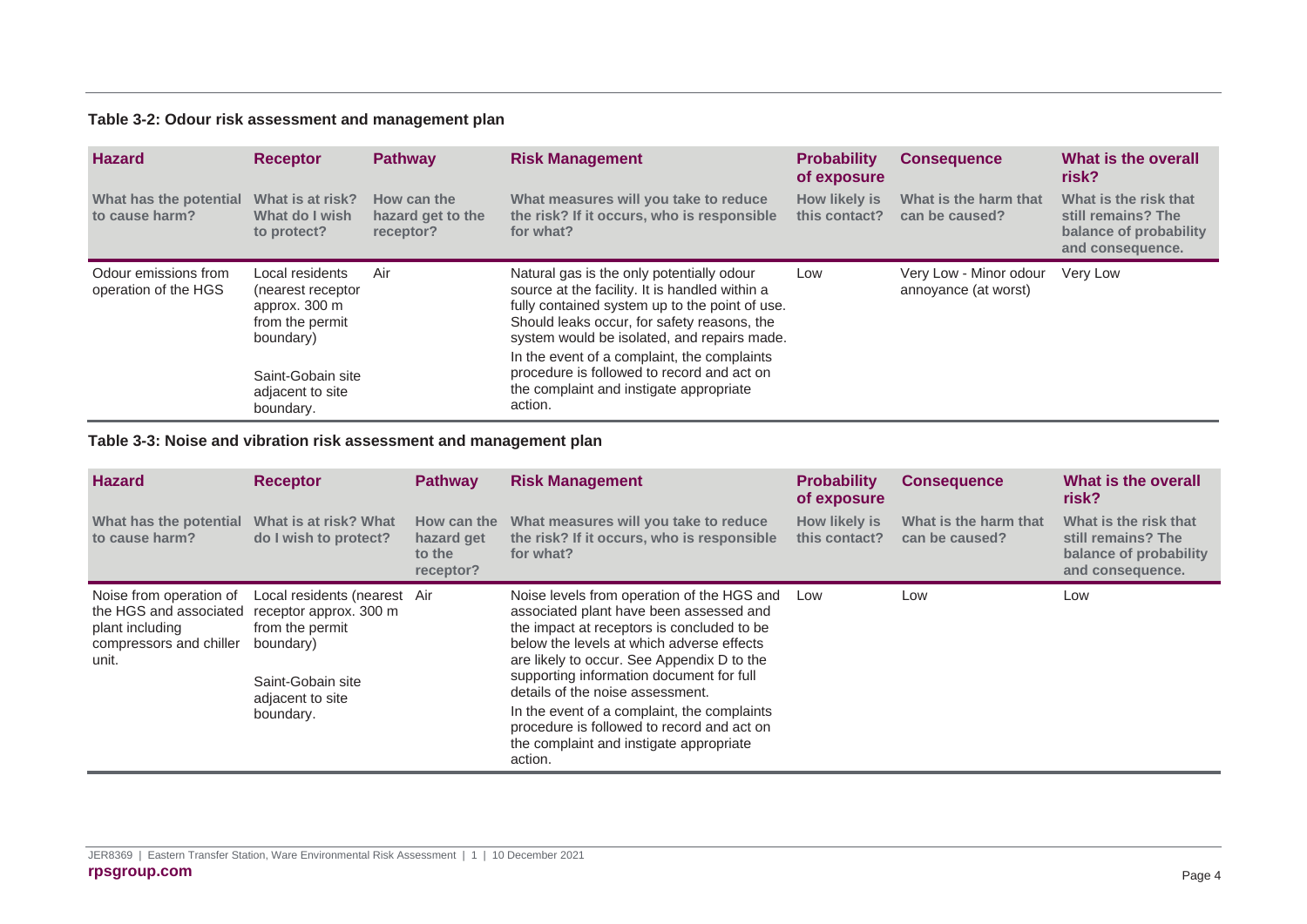#### **Table 3-4: Fugitive emissions risk assessment and management plan**

<span id="page-7-0"></span>

| <b>Hazard</b>                                                  | <b>Receptor</b>                                                                                                                          | <b>Pathway</b>                                | <b>Risk Management</b>                                                                                                                                                                                                                                                                                                 | <b>Probability of</b><br>exposure                                                                        | <b>Consequence</b>                      | <b>What is the overall</b><br>risk?                                                       |
|----------------------------------------------------------------|------------------------------------------------------------------------------------------------------------------------------------------|-----------------------------------------------|------------------------------------------------------------------------------------------------------------------------------------------------------------------------------------------------------------------------------------------------------------------------------------------------------------------------|----------------------------------------------------------------------------------------------------------|-----------------------------------------|-------------------------------------------------------------------------------------------|
| What has the potential What is at risk? What<br>to cause harm? | do I wish to protect?                                                                                                                    | How can the<br>hazard get to<br>the receptor? | What measures will you take to<br>reduce the risk? If it occurs,<br>who is responsible for what?                                                                                                                                                                                                                       | <b>How likely is this</b><br>contact?                                                                    | What is the harm that<br>can be caused? | What is the risk that<br>still remains? The<br>balance of probability<br>and consequence. |
| <b>To Air</b>                                                  |                                                                                                                                          |                                               |                                                                                                                                                                                                                                                                                                                        |                                                                                                          |                                         |                                                                                           |
| Dust                                                           | Local residents<br>(nearest receptor<br>approx. 300 m from the<br>permit boundary)<br>Saint-Gobain site<br>adjacent to site<br>boundary. | Air                                           | There are no significant dust-<br>generating activities or dusty<br>materials used or stored within<br>the installation.<br>In the event of a complaint, the<br>operator will follow a complaints<br>procedure to record the<br>complaint and take appropriate<br>action or provide further<br>monitoring as necessary | Very Low - significant<br>dust generation is not<br>anticipated<br>for operation of the<br>installation. | Very Low                                | Very Low                                                                                  |
| <b>To Water</b>                                                |                                                                                                                                          |                                               |                                                                                                                                                                                                                                                                                                                        |                                                                                                          |                                         |                                                                                           |
| Leak of oil from<br>compressors                                | Nearest Surface water<br>receptor is approx. 240<br>m from site                                                                          | Surface water<br>drainage system              | The only oil on site is used within<br>the natural gas compressor and<br>the hydrogen compressor. Only<br>very small volumes of oil are<br>required, 30 litres per year. The<br>hydrogen compressor has its own<br>leak tray                                                                                           | Very low.                                                                                                | Very Low                                | Very Low                                                                                  |
|                                                                |                                                                                                                                          |                                               | A procedure is in place to ensure<br>that any damaged or leaking<br>containers are dealt with and to<br>allow regular inspections for any<br>signs of deterioration.                                                                                                                                                   |                                                                                                          |                                         |                                                                                           |
| Leak of Glycol from<br><b>HGS</b>                              | Nearest Surface water<br>receptor is approx. 240<br>m from site                                                                          | Surface water<br>drainage system              | Glycol is used within the closed<br>circuit cooling system and it is not<br>stored on site. Leak and pressure<br>tests will be regularly performed<br>as part of the maintenance on<br>site.                                                                                                                           | Very low.                                                                                                | Very Low                                | Very Low                                                                                  |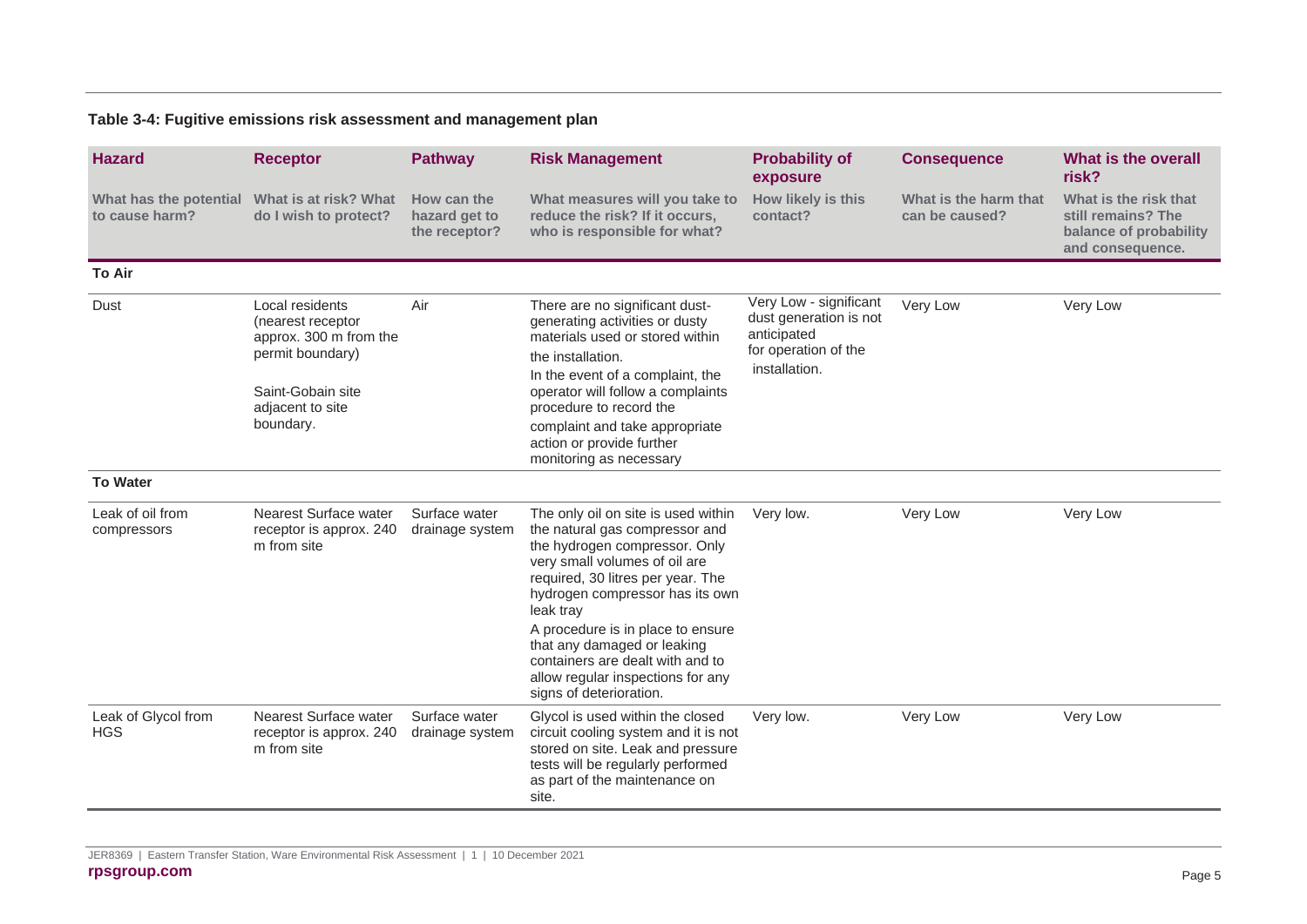| <b>Hazard</b>                                      | <b>Receptor</b>                                                                                                                          | <b>Pathway</b>                                | <b>Risk Management</b>                                                                                                                                                                                                                                                                                                                                                                                                                   | <b>Probability of</b><br>exposure     | <b>Consequence</b>                      | What is the overall<br>risk?                                                              |
|----------------------------------------------------|------------------------------------------------------------------------------------------------------------------------------------------|-----------------------------------------------|------------------------------------------------------------------------------------------------------------------------------------------------------------------------------------------------------------------------------------------------------------------------------------------------------------------------------------------------------------------------------------------------------------------------------------------|---------------------------------------|-----------------------------------------|-------------------------------------------------------------------------------------------|
| What has the potential<br>to cause harm?           | What is at risk? What<br>do I wish to protect?                                                                                           | How can the<br>hazard get to<br>the receptor? | What measures will you take to<br>reduce the risk? If it occurs,<br>who is responsible for what?                                                                                                                                                                                                                                                                                                                                         | How likely is this<br>contact?        | What is the harm that<br>can be caused? | What is the risk that<br>still remains? The<br>balance of probability<br>and consequence. |
| Litter                                             |                                                                                                                                          |                                               |                                                                                                                                                                                                                                                                                                                                                                                                                                          |                                       |                                         |                                                                                           |
| Waste release from<br>containers                   | Local residents<br>(nearest receptor<br>approx. 300 m from the<br>permit boundary)<br>Saint-Gobain site<br>adjacent to site<br>boundary. | Windblown to air                              | Minimal solid waste generation is<br>anticipated on site. In general staff waste on site is not<br>will only be required on site during<br>testing and routine inspections. All<br>staff will be trained in waste<br>management procedures by their<br>supervisors.<br>All wastes produced during<br>maintenance tasks will be<br>immediately removed from the<br>installation following completion of<br>the relevant maintenance task. | Very Low - significant<br>anticipated | Very Low                                | Very Low                                                                                  |
| <b>Pests</b>                                       |                                                                                                                                          |                                               |                                                                                                                                                                                                                                                                                                                                                                                                                                          |                                       |                                         |                                                                                           |
| Flies and other pests or Local residents<br>vermin | (nearest receptor<br>approx. 300 m from the<br>permit boundary)<br>Saint-Gobain site<br>adjacent to site<br>boundary.                    | Land/Air                                      | Not relevant to the operation.                                                                                                                                                                                                                                                                                                                                                                                                           | N/A                                   | N/A                                     | N/A                                                                                       |
| <b>Visible Plumes</b>                              |                                                                                                                                          |                                               |                                                                                                                                                                                                                                                                                                                                                                                                                                          |                                       |                                         |                                                                                           |
| Visible Plume                                      | Local residents<br>(nearest receptor<br>approx. 300 m from the<br>permit boundary)<br>Saint-Gobain site<br>adjacent to site<br>boundary. | Air                                           | Exhaust gases are released at Low<br>high temperature (200-250 °C)<br>minimising the risk of visible<br>plumes.                                                                                                                                                                                                                                                                                                                          |                                       | Low                                     | Low                                                                                       |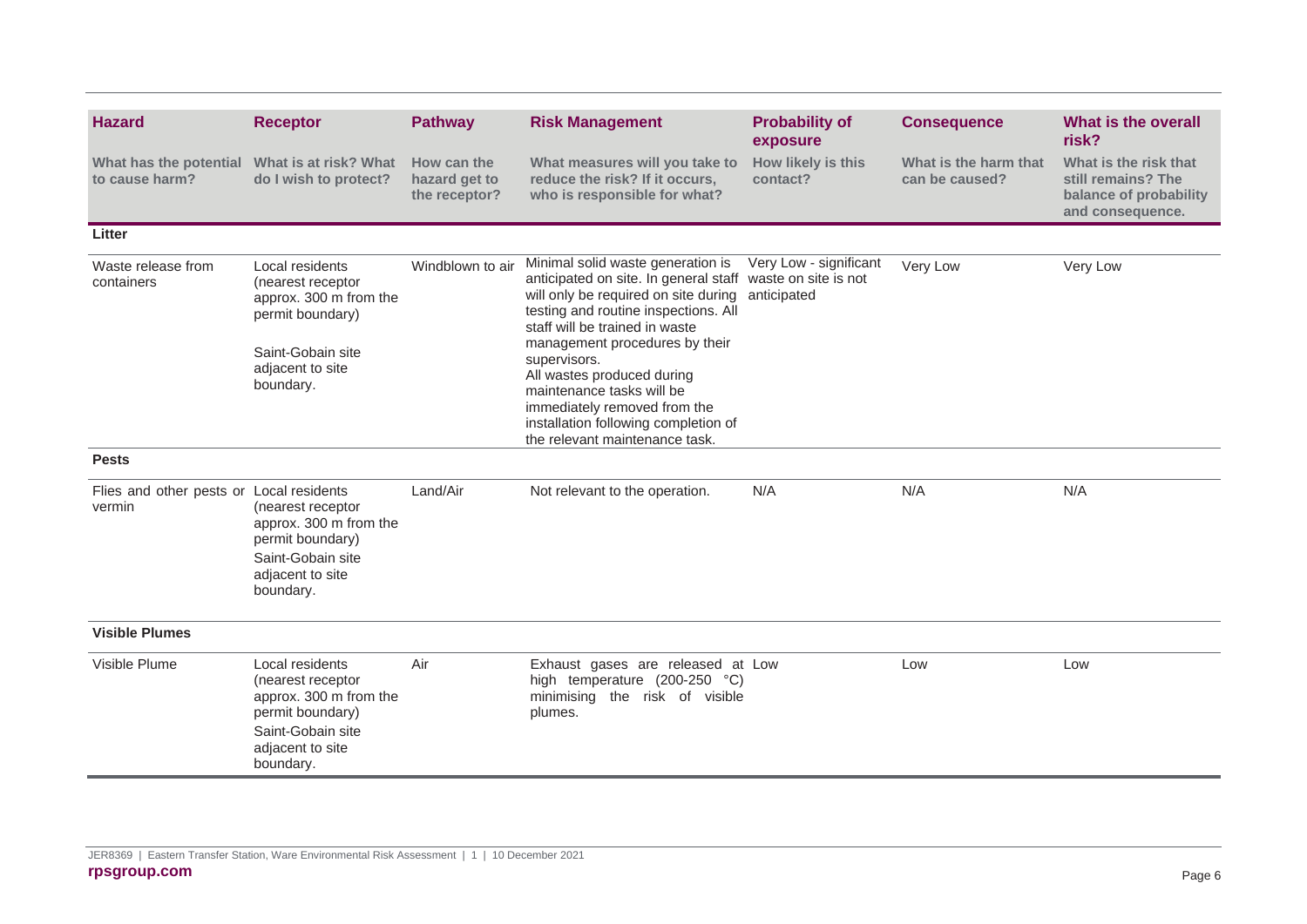#### **Table 3-5: Accidents risk assessment and management plan**

<span id="page-9-0"></span>

| <b>Hazard</b>                               | <b>Receptor</b>                                                                                                                               | <b>Pathway</b>                                | <b>Risk Management</b>                                                                                                                                                                                                                                                                                                                                                                                                                                                                                                                  | <b>Probability of</b><br>exposure                                      | <b>Consequence</b>                                                                                                                                                      | What is the overall<br>risk?                                                              |
|---------------------------------------------|-----------------------------------------------------------------------------------------------------------------------------------------------|-----------------------------------------------|-----------------------------------------------------------------------------------------------------------------------------------------------------------------------------------------------------------------------------------------------------------------------------------------------------------------------------------------------------------------------------------------------------------------------------------------------------------------------------------------------------------------------------------------|------------------------------------------------------------------------|-------------------------------------------------------------------------------------------------------------------------------------------------------------------------|-------------------------------------------------------------------------------------------|
| What has the<br>potential to<br>cause harm? | What is at risk?<br>What do I wish<br>to protect?                                                                                             | How can the<br>hazard get to<br>the receptor? | What measures will you take to reduce the risk? If it<br>occurs, who is responsible for what?                                                                                                                                                                                                                                                                                                                                                                                                                                           | How likely is<br>this contact?                                         | What is the harm<br>that can be caused?                                                                                                                                 | What is the risk that<br>still remains? The<br>balance of probability<br>and consequence. |
| Operator error                              | Air                                                                                                                                           | Air                                           | During maintenance work there is the potential for services Very Low<br>valve to be accidentally opened or left open within<br>drainage and the HGS which would cause a release of<br>flammable gases and possible risk of explosion.<br>All maintenance staff are fully trained in the site operations<br>and provided work instructions for services. All service<br>valves are capped and padlocked.<br>There is also risk of collision of vehicles such as forklifts<br>into the HGS, collision barriers will be installed and only |                                                                        | High                                                                                                                                                                    | Low                                                                                       |
|                                             |                                                                                                                                               |                                               | trained staff will be authorised to drive on site.                                                                                                                                                                                                                                                                                                                                                                                                                                                                                      |                                                                        |                                                                                                                                                                         |                                                                                           |
| Loss of power                               | Air                                                                                                                                           | Air                                           | In the event of a power loss the HGS would not be able to<br>be operated and hydrogen for the Saint-Gobain site would<br>be brought into the site via tanker.                                                                                                                                                                                                                                                                                                                                                                           | Very Low                                                               | Very Low                                                                                                                                                                | Very Low                                                                                  |
|                                             |                                                                                                                                               |                                               | Hydrogen venting may occur in the case of a sudden<br>shutdown.                                                                                                                                                                                                                                                                                                                                                                                                                                                                         |                                                                        |                                                                                                                                                                         |                                                                                           |
| Leakage during<br>use of natural<br>gas     | Local residents<br>(nearest receptor<br>approx. 300 m<br>from the permit<br>boundary), Saint-<br>Gobain site<br>adjacent to site<br>boundary. | Air                                           | Natural gas is handled within a fully contained system up<br>to the point of use. Should leaks occur the system would<br>be immediately isolated and repairs made.<br>Incidents will be recorded and investigated appropriately<br>according to the site incident procedure.<br>Significant incidents will be reported to the EA in<br>accordance with the requirements of the permit.                                                                                                                                                  | Very Low $-$<br>regular inspection<br>and maintenance<br>is undertaken | Low - environmental<br>risks from a leak<br>would be odour (see<br><b>Error! Reference</b><br>source not found.<br>above) or global<br>warming effects from<br>methane. | Very Low                                                                                  |
| causing Air<br>Fire<br>emissions to air     |                                                                                                                                               | gases to air                                  | Direct release Hydrogen and natural gas are highly flammable and will be Low<br>of combustion stored in fully contained systems which will be regularly<br>checked and maintained. Should any leaks occur, the<br>system will be isolated and repairs made.                                                                                                                                                                                                                                                                             |                                                                        | Low / Medium<br>Uncontrolled release<br>of combustion gases<br>to air - impacts likely<br>to be short term                                                              | Low                                                                                       |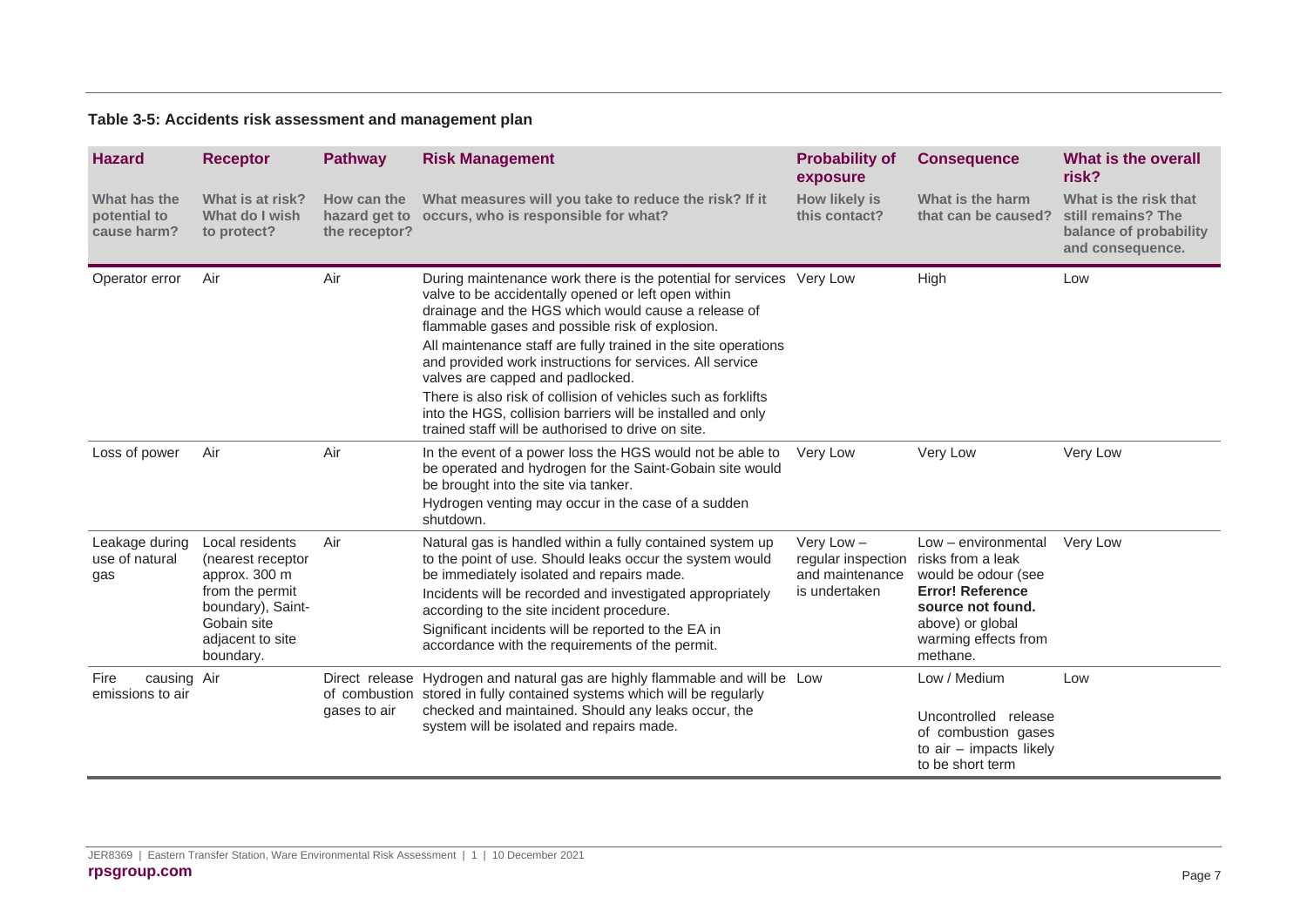| <b>Hazard</b>                               | <b>Receptor</b>                                                     | <b>Pathway</b>                                | <b>Risk Management</b>                                                                                                                                                                                                                                                                                                                                                                                                                                                                                                                                 | <b>Probability of</b><br>exposure                    | <b>Consequence</b>                      | What is the overall<br>risk?                                                              |
|---------------------------------------------|---------------------------------------------------------------------|-----------------------------------------------|--------------------------------------------------------------------------------------------------------------------------------------------------------------------------------------------------------------------------------------------------------------------------------------------------------------------------------------------------------------------------------------------------------------------------------------------------------------------------------------------------------------------------------------------------------|------------------------------------------------------|-----------------------------------------|-------------------------------------------------------------------------------------------|
| What has the<br>potential to<br>cause harm? | What is at risk?<br>What do I wish<br>to protect?                   | How can the<br>hazard get to<br>the receptor? | What measures will you take to reduce the risk? If it<br>occurs, who is responsible for what?                                                                                                                                                                                                                                                                                                                                                                                                                                                          | <b>How likely is</b><br>this contact?                | What is the harm<br>that can be caused? | What is the risk that<br>still remains? The<br>balance of probability<br>and consequence. |
| Failure<br>contain<br>firewater             | to Surface<br>water,<br>240 m                                       | Surface water<br>drainage<br>system           | Fire response systems should ensure a rapid response<br>thereby addressing the fire at the earliest point.<br>Firefighting using water/foam would not be used to tackle a<br>fire in the HGS or hydrogen storage banks. Should a fire<br>occur then the fuel supply to the HGS would be stopped and<br>fire would be allowed to burn out. A mist system would be<br>applied to the hydrogen storage bank for cooling. However<br>this would be lost as vapour and would not generated fire<br>waters needing containment.                              | N/A                                                  | N/A                                     | N/A                                                                                       |
| Vandalism                                   | Air                                                                 | Various                                       | A 2.4 m palisade fence will surround the site and the site<br>gate is always locked.<br>The hydrogen production plant controls are in a locked<br>room and monitored remotely.<br>The site is also within the Saint-Gobain site where access<br>is controlled to prevent unauthorised access.                                                                                                                                                                                                                                                          | Very low due to<br>security<br>measures in<br>place. | Low.                                    | Very Low, given the<br>very low probability of<br>any unauthorised<br>access to the site  |
| Flooding                                    | Structures on site<br>and neighbouring<br>Saint-Gobain site. system | Surface water<br>drainage                     | There is a low risk of flooding from fluvial, tidal, sewer,<br>groundwater and artificial sources.<br>A new surface water drainage system will be connected to<br>the existing system serving the adjacent Saint-Gobain site.<br>As this area was already previously covered under the<br>Saint-Gobain drainage system this will not increase the<br>current run-off volume of water to the Saint-Gobain system<br>and therefore will not increase the flood risk.<br>The surface water discharges to an attenuation pond in the<br>Saint-Gobain site. | Low                                                  | Low                                     | Low                                                                                       |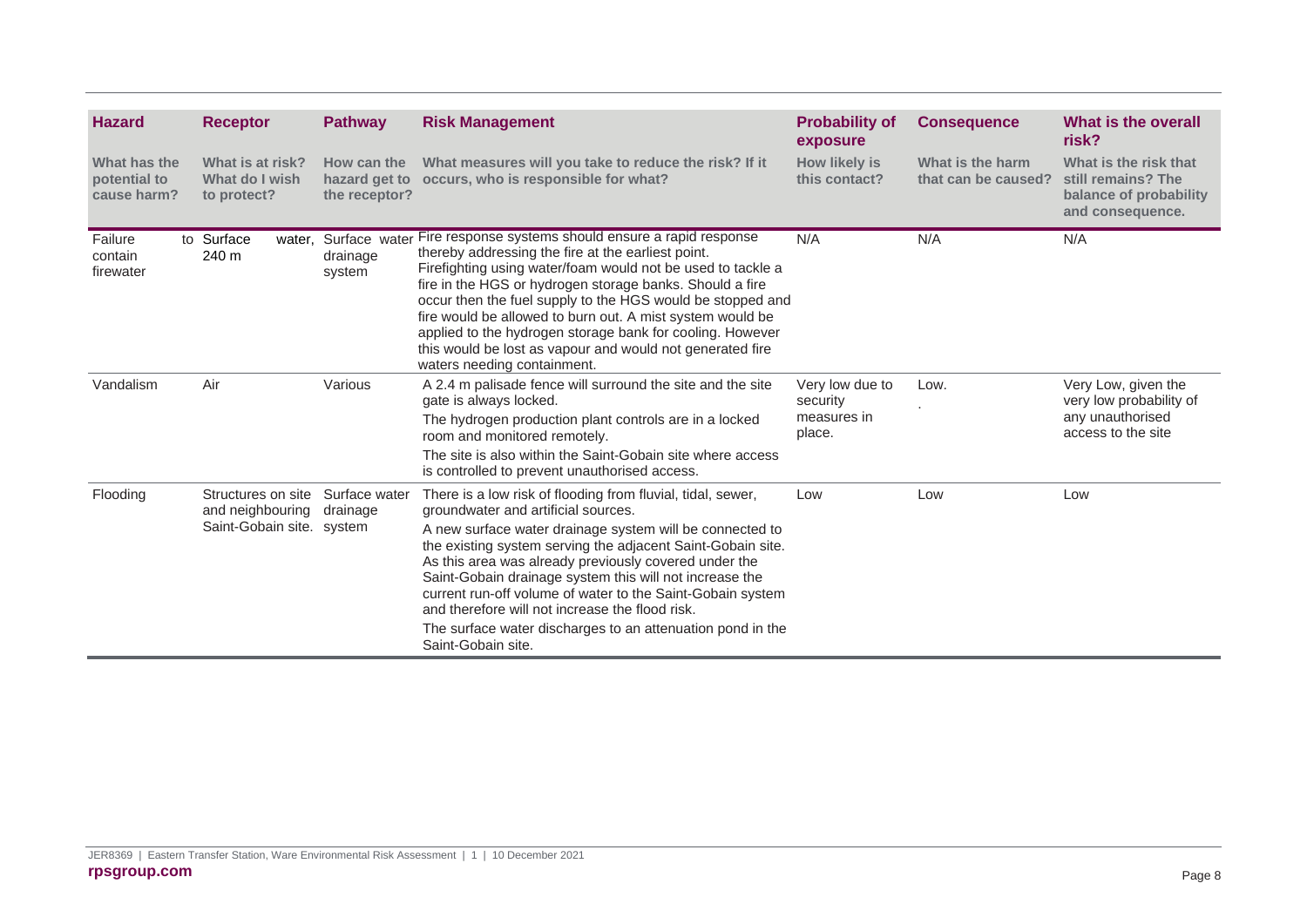# <span id="page-11-0"></span>**4 EMISSIONS TO AIR**

- 4.1.1 This section provides the relevant screening assessments of point source emissions to air that could arise from operation of the installation. The assessment has been completed in accordance with the EA's Risk Assessments for your environmental permit.
- 4.1.2 The scope of the assessment has covered the following aspects:
	- Release point characteristics;
	- Air emissions inventory and mass flows;
	- Emissions screening for further assessment;
	- Photochemical Ozone Creation Potential (POCP).
- 4.1.3 Air emissions screening using the H1 software has the assessment is provided in Appendix A.

### <span id="page-11-1"></span>**4.2 Emissions release point**

- 4.2.1 There are a total of three continuous point source emissions to air, one from each of the three HyGen 50 units. The primary air pollutants of concern with the potential to impact on human health and/or the environment from these emission points are NOx and CO.
- 4.2.2 There are further vents from the process which are not in use under normal operation and there are vents on the hydrogen storage banks that will only be used in an emergency. Emissions from these vents would be both infrequent and of short duration. Further discussion on the emissions from each of these vents is provided in section 4.3 of the Supporting Document and concludes that the impacts from any of these vents would be insignificant. On this basis emissions from these vents have not been considered within this assessment.
- 4.2.3 Data informing the assessment has been provided by HyGear and is summarised in [Table 4-1](#page-11-2) below.

| <b>Substance</b>                       | <b>Units</b>            | <b>Value</b>              |
|----------------------------------------|-------------------------|---------------------------|
| Stack height                           | m                       | 3.42                      |
| Internal diameter                      | M                       | 72.1 mm                   |
| Temperature                            | °C                      | 200 - 250 °C              |
| Actual volumetric flow                 | A $m3$ .s <sup>-1</sup> | 0.073                     |
| Actual moisture                        | $\%$                    | 8%                        |
| Actual $O2$ (wet)                      | $\%$                    | $6 - 18%$                 |
| Normalised volumetric flow             | $Nm3.s-1$               | 0.031                     |
| $NOx$ concentration (dry) <sup>1</sup> | $mg.Mm-3$               | $<$ 36 mg/Nm <sup>3</sup> |
| CO concentration (dry) $1$             | $mg.Mm-3$               | $< 1$ mg/Nm <sup>3</sup>  |

#### <span id="page-11-2"></span>**Table 4-1: Summary of Emissions Assessed**

1. Normalised concentrations at  $0^{\circ}$ C, dry, 1013mbara, 3 vol.% O<sub>2</sub>

4.2.4 A range for temperature and oxygen content of the flue gases is provided. Data used in H1 has been based on 6% oxygen and an exit temperature of 200 °C as these gave the greatest flow rate and consequently the highest mass emission.

4.2.5 In considering NOx emissions a conversion factor of 70% NO to NO<sub>2</sub> has been applied on the basis that 100% conversion is considered an unrealistic assumption, particularly in the near field.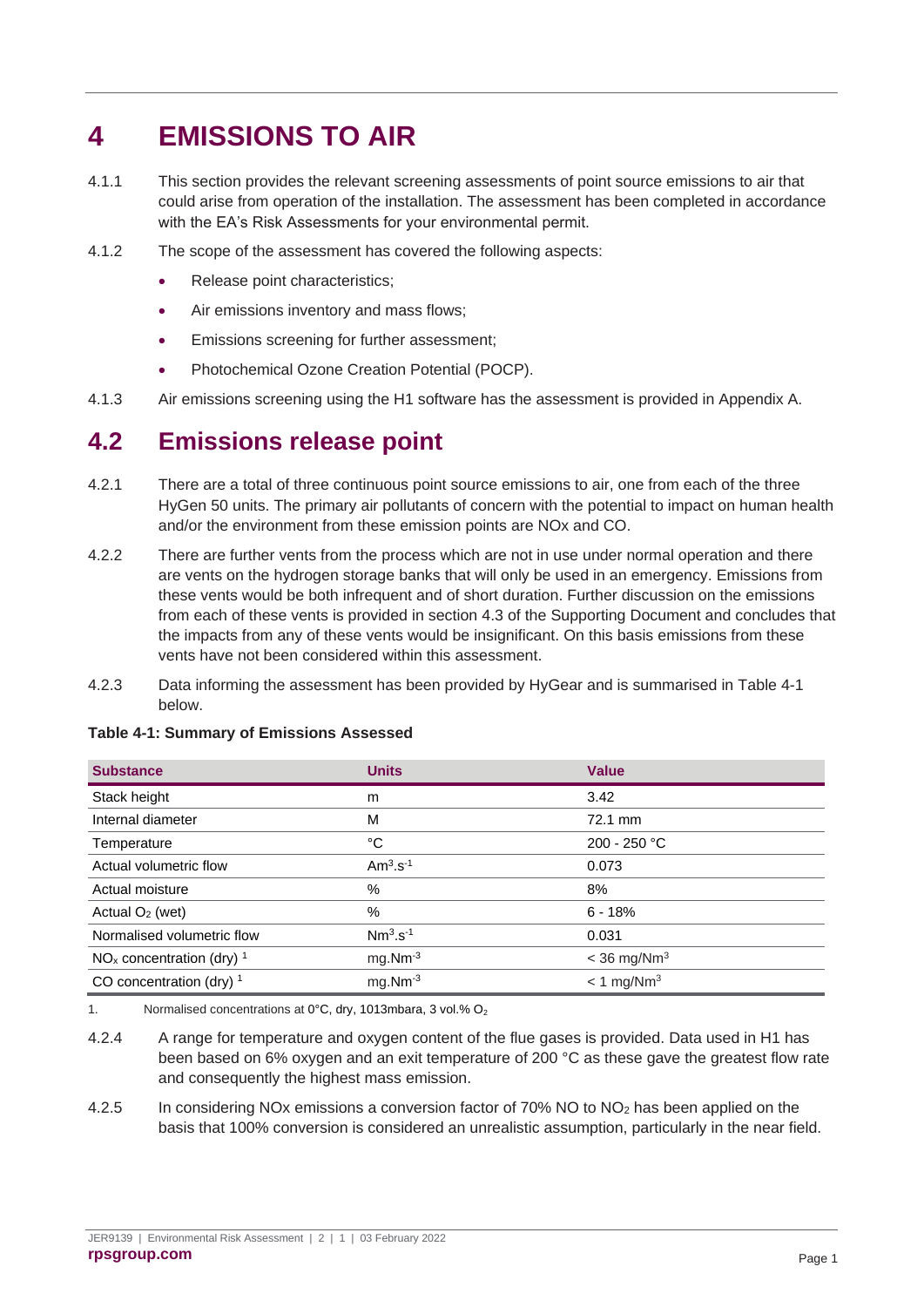### <span id="page-12-0"></span>**4.3 Emissions screening**

- 4.3.1 Estimated emissions have been screened for significance against the default long-term and shortterm environmental standards included within the H1 tool.
- 4.3.2 Emissions which are lower than 1% of the relevant emissions standard for long-term exposure and lower than 10% of the relevant limit for short-term exposure are screened out as insignificant. Figure 4-1 below shows the emissions screening. Nitrogen dioxide and carbon monoxide both screen out as insignificant.

|                                 | <b>Air Impact Screening Stage One</b>                                                                                                                                                                                                     |                   |                                                      |                          |    |                                                        |         |           | $\sim$ $\sim$ |
|---------------------------------|-------------------------------------------------------------------------------------------------------------------------------------------------------------------------------------------------------------------------------------------|-------------------|------------------------------------------------------|--------------------------|----|--------------------------------------------------------|---------|-----------|---------------|
|                                 | <b>Screen out Insignificant Emissions to Air</b>                                                                                                                                                                                          |                   |                                                      |                          |    |                                                        |         |           |               |
|                                 | This page displays the Process Contribution as a proportion of the EAL or EQS. Emissions with PCs that are less than the criteria indicated may be screened<br>rom further assessment as they are likely to have an insignificant impact. |                   |                                                      |                          |    |                                                        |         |           |               |
| Substance<br>Number             | Long Term<br>EAL.                                                                                                                                                                                                                         | Short Term<br>EAL | Long Term<br>$>1\%$ of<br>PC.<br>% PC of EAL<br>EAL? |                          |    | Short Term<br>$>10\%$ of<br>PC.<br>% PC of EAL<br>EAL? |         |           |               |
|                                 | $\mu q/m3$                                                                                                                                                                                                                                | $\mu q/m3$        | $\mu q/m3$                                           | %                        |    | $\mu q/m3$                                             | $\%$    |           |               |
| Nitrogen Dioxide                | 40.0                                                                                                                                                                                                                                      | 200               | 0.351                                                | 0.876                    | No | 4.63                                                   | 2.31    | No.       |               |
| Carbon monoxide<br>$\mathbf{2}$ |                                                                                                                                                                                                                                           | 10,000            | 0.0139                                               | $\overline{\phantom{0}}$ |    | 0.365                                                  | 0.00365 | <b>No</b> |               |
|                                 |                                                                                                                                                                                                                                           |                   |                                                      |                          |    |                                                        |         |           |               |
|                                 |                                                                                                                                                                                                                                           |                   |                                                      |                          |    |                                                        |         |           |               |
|                                 |                                                                                                                                                                                                                                           |                   |                                                      |                          |    |                                                        |         |           |               |

**Figure 4-1: Air Impact Screening Stage One**

### <span id="page-12-1"></span>**4.4 Photochemical Ozone Creation Potential**

4.4.1 The photochemical ozone creation potential (POCP) has been calculated in accordance with the H1 guidance<sup>1</sup>. NO<sub>2</sub> emissions from the installation contribute to photochemical ozone creation. The POCP was calculated as 0.31.

<sup>1</sup> Environment Agency, H1 Annex F: air emissions [withdrawn]<https://www.gov.uk/government/publications/h1-annex-f-air-emissions>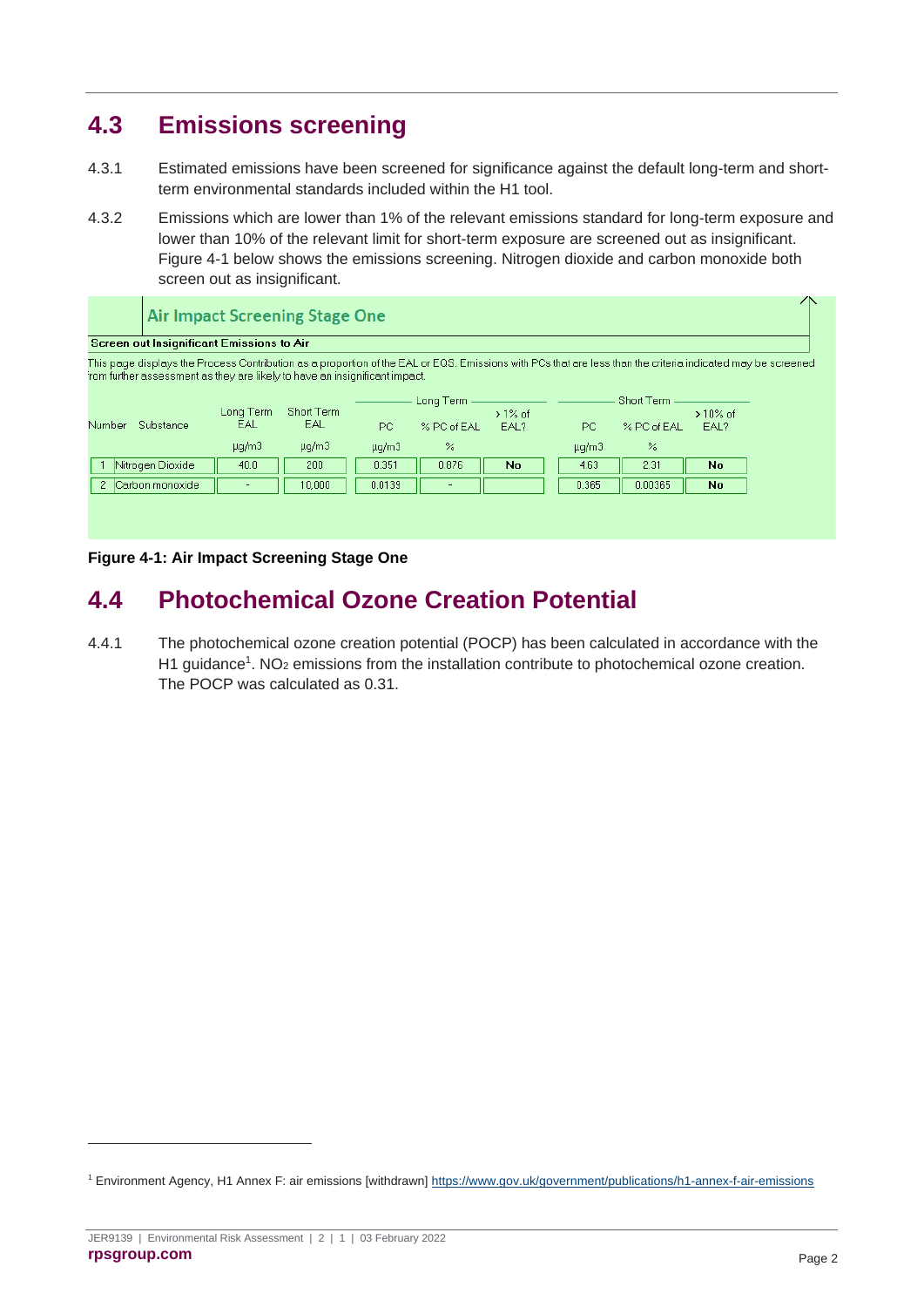# <span id="page-13-0"></span>**5 CONCLUSIONS**

- 5.1.1 The environmental risk assessment report has been undertaken to assess the likelihood of risk from amenity and accidents associated with the operation of the HGS.
- 5.1.2 The results of the ERA have shown that the risk of fugitive emissions, and accidents range from 'very low' to 'low'.
- 5.1.3 The H1 risk assessment software tool has been used to support this Environmental Risk Assessment. The completed H1 software can be found within Appendix A to this Environmental Risk Assessment.
- 5.1.4 Stack emissions to air for relevant air pollutants have been subject to detailed modelling and it has been concluded that the proposed development will not result in significant adverse impact to human or ecological receptors.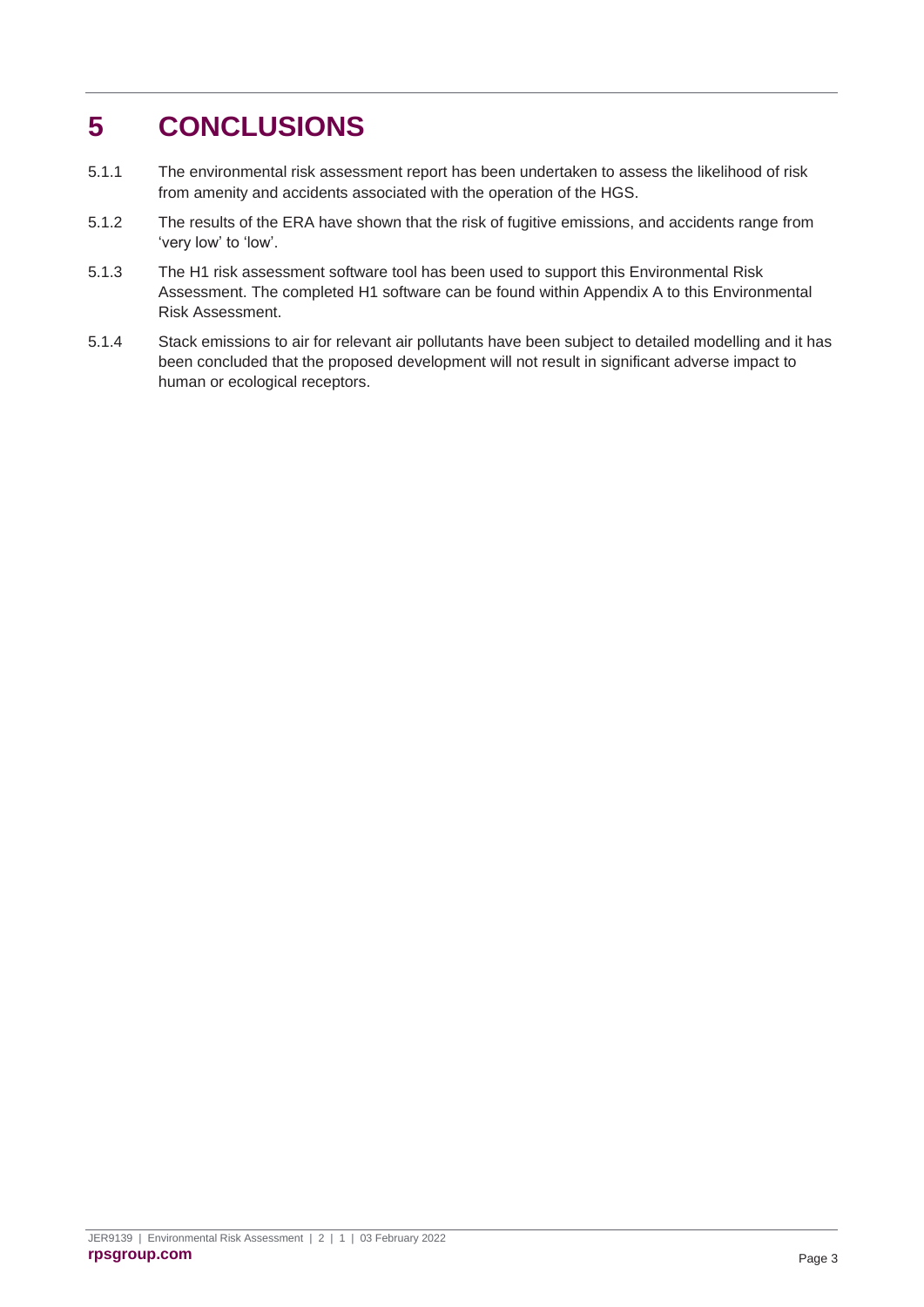# <span id="page-14-0"></span>**REFERENCES**

<sup>1</sup> Environment Agency (2021), Risk assessments for your environmental permit. Available at: <https://www.gov.uk/guidance/risk-assessments-for-your-environmental-permit>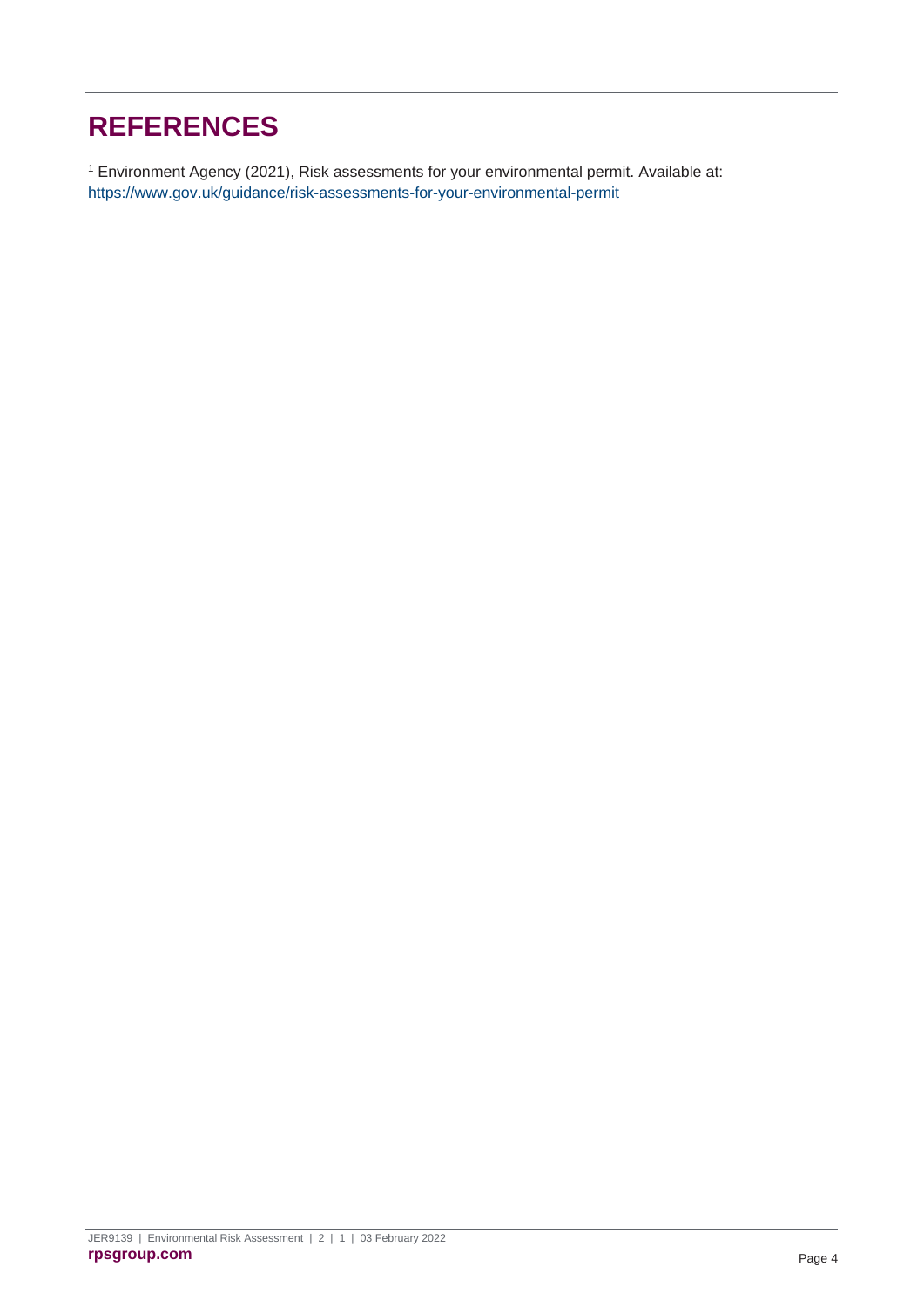<span id="page-15-0"></span>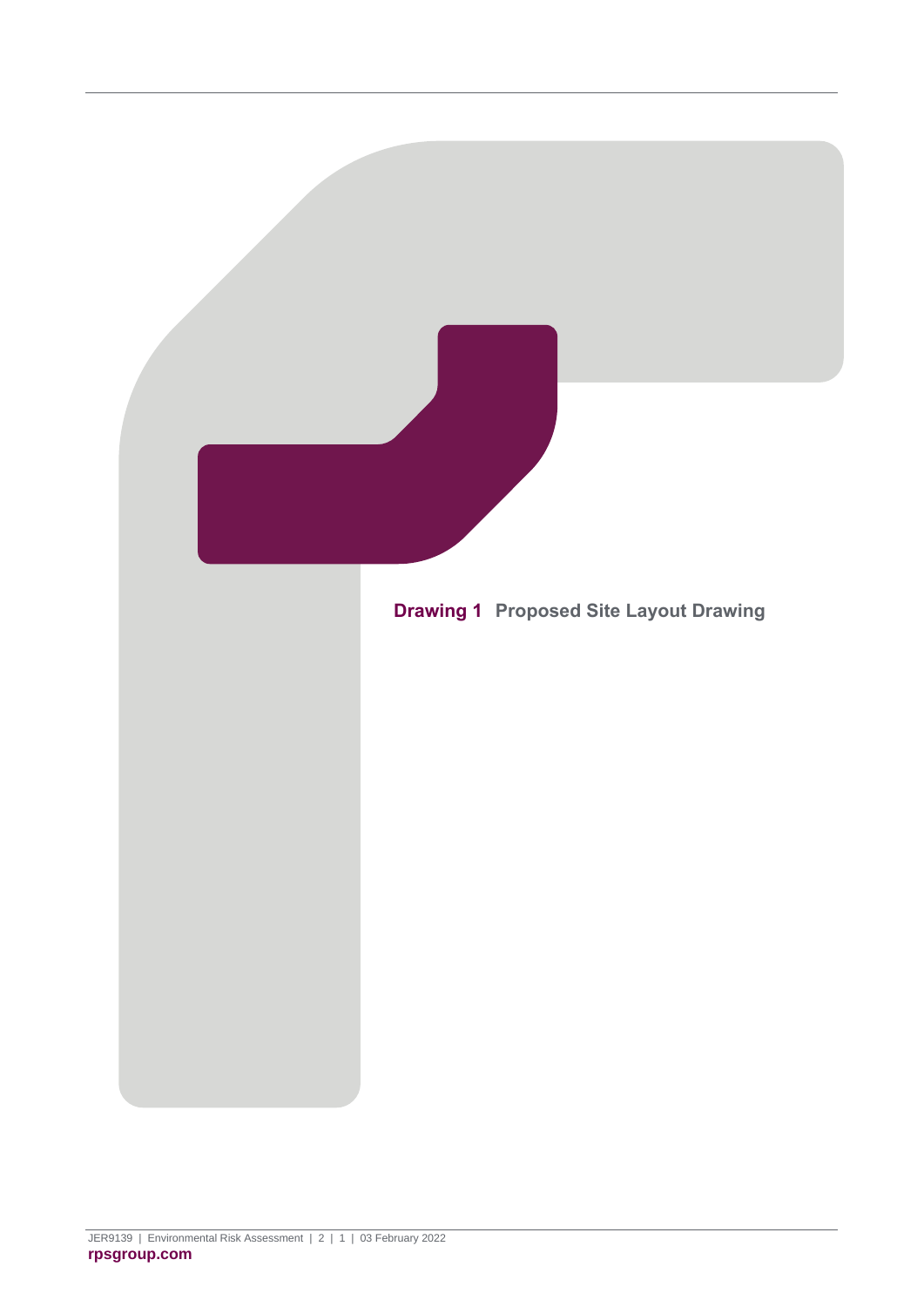

| <b>Notes</b>                       | © 2021 RPS Group<br>was prepared and provided. |  | 1. This drawing has been prepared in accordance with the scope of<br>RPS's appointment with its client and is subject to the terms and<br>conditions of that appointment. RPS accepts no liability for any use of this<br>document other than by its client and only for the purposes for which it<br>2. If received electronically it is the recipients responsibility to print to<br>correct scale. Only written dimensions should be used. |  |            |                                 |               |  |  |  |  |
|------------------------------------|------------------------------------------------|--|-----------------------------------------------------------------------------------------------------------------------------------------------------------------------------------------------------------------------------------------------------------------------------------------------------------------------------------------------------------------------------------------------------------------------------------------------|--|------------|---------------------------------|---------------|--|--|--|--|
|                                    | <b>Legend</b>                                  |  |                                                                                                                                                                                                                                                                                                                                                                                                                                               |  |            |                                 |               |  |  |  |  |
| <b>Emission Point to Air</b>       |                                                |  |                                                                                                                                                                                                                                                                                                                                                                                                                                               |  |            |                                 |               |  |  |  |  |
| <b>Permit Boundary</b>             |                                                |  |                                                                                                                                                                                                                                                                                                                                                                                                                                               |  |            |                                 |               |  |  |  |  |
|                                    |                                                |  |                                                                                                                                                                                                                                                                                                                                                                                                                                               |  |            |                                 |               |  |  |  |  |
|                                    |                                                |  |                                                                                                                                                                                                                                                                                                                                                                                                                                               |  |            |                                 |               |  |  |  |  |
|                                    |                                                |  |                                                                                                                                                                                                                                                                                                                                                                                                                                               |  |            |                                 |               |  |  |  |  |
|                                    |                                                |  |                                                                                                                                                                                                                                                                                                                                                                                                                                               |  |            |                                 |               |  |  |  |  |
|                                    |                                                |  |                                                                                                                                                                                                                                                                                                                                                                                                                                               |  |            |                                 |               |  |  |  |  |
|                                    |                                                |  |                                                                                                                                                                                                                                                                                                                                                                                                                                               |  |            |                                 |               |  |  |  |  |
|                                    | J٢                                             |  |                                                                                                                                                                                                                                                                                                                                                                                                                                               |  |            |                                 |               |  |  |  |  |
| Rev                                | Description                                    |  |                                                                                                                                                                                                                                                                                                                                                                                                                                               |  | By         | CВ                              | Date          |  |  |  |  |
|                                    | MAKING COMPLEX<br>Client                       |  | 20 Western Avenue, Milton Park, Abingdon, Oxfordshire, OX14 4SH<br>T: +44(0)1235 821 888 E: rpsox@rpsgroup.com                                                                                                                                                                                                                                                                                                                                |  |            |                                 |               |  |  |  |  |
|                                    | Project                                        |  | Saint Gobain                                                                                                                                                                                                                                                                                                                                                                                                                                  |  |            |                                 |               |  |  |  |  |
| Proposed Site Layout Plan<br>Title |                                                |  |                                                                                                                                                                                                                                                                                                                                                                                                                                               |  |            |                                 |               |  |  |  |  |
|                                    | <b>Status</b><br>FINAL                         |  | Drawn By<br><b>JM</b>                                                                                                                                                                                                                                                                                                                                                                                                                         |  | <b>LHW</b> |                                 | PM/Checked By |  |  |  |  |
|                                    | 9139                                           |  | Project Number Scale @ A3<br>1:200                                                                                                                                                                                                                                                                                                                                                                                                            |  |            | Date Created<br><b>DEC 2021</b> |               |  |  |  |  |
| 1                                  | Figure Number                                  |  |                                                                                                                                                                                                                                                                                                                                                                                                                                               |  |            | Rev                             |               |  |  |  |  |
|                                    | rpsgroup.com                                   |  |                                                                                                                                                                                                                                                                                                                                                                                                                                               |  |            |                                 |               |  |  |  |  |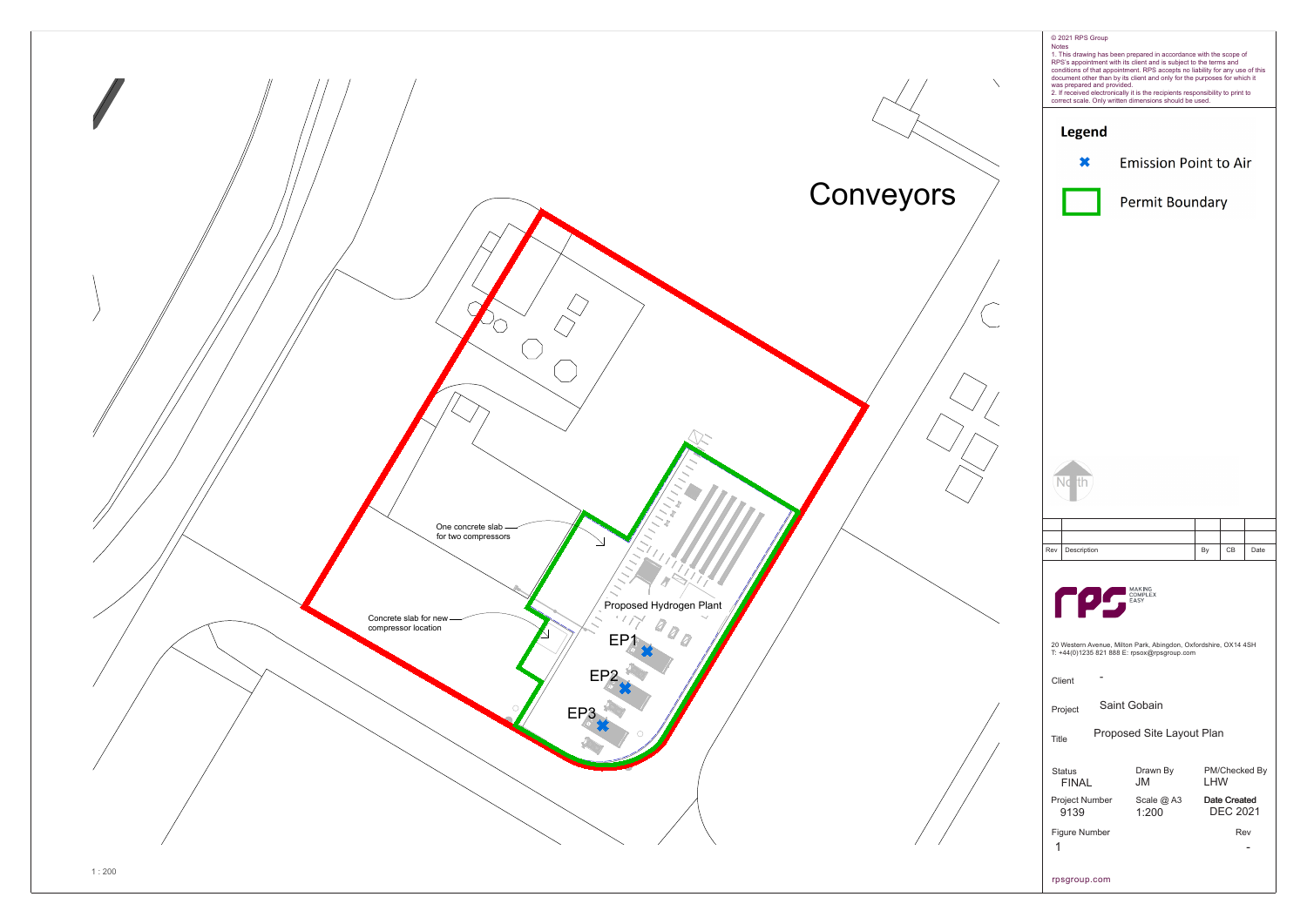<span id="page-17-0"></span>